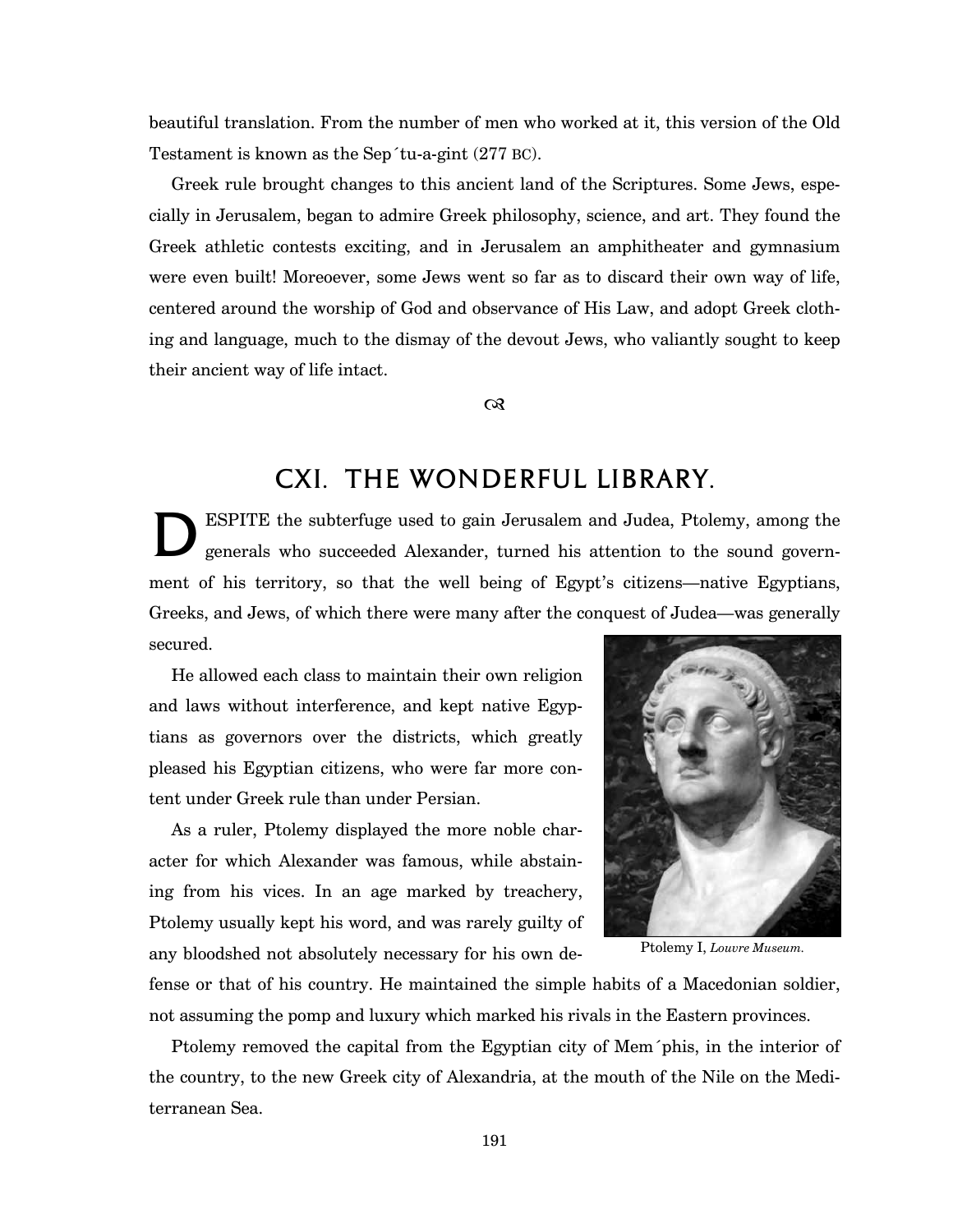Besides rebuilding and ornamenting many of the Egyptian temples, and beautifying Alexandria with majestic buildings, he established a wonderful library there, which was soon without equal in the ancient world. For Ptolemy, raised as one of Alexander's companions, inherited a love of learning from Alexander's childhood teacher, Aristotle; and desired to have his library at Alexandria contain every book in the world, and become the repository of all the world's knowledge.

The library thus housed hundreds of thousands of books, which in those days was a very great number indeed. Now you must not imagine these books were like the books such as you read today. These books were written on very large sheets of papyrus, a du-



Ancient Library at Alexandria.

rable type of paper made from a native Egyptian plant; and these large sheets, or scrolls, were rolled around a pair of central rods.

The library gained such a large collection so rapidly, because not only did Ptolemy and his successors send agents to centers of learning such as Athens, to acquire books, but also every visitor who came to the library, was required to surrender his own books for a short time. Highly skilled copy-

ists then copied these works, which were often so exact, that the library kept the originals, and returned the copies to the unsuspecting owners.

Ptolemy thus encouraged men of learning from all over the Empire to settle at Alexandria, where he comfortably maintained them at the expense of his own government. The scholars were free to use the expansive library to continue their research and produce new works of learning. Eu´clid wrote his famous work on geometry there, which is still studied in schools today. Er-a-tos´the-nes did likewise in geography, as did Ap-ollon´i-us of Rhodes in poetry, Hip-par´chus in astronomy, and Ma-ne´tho in history.